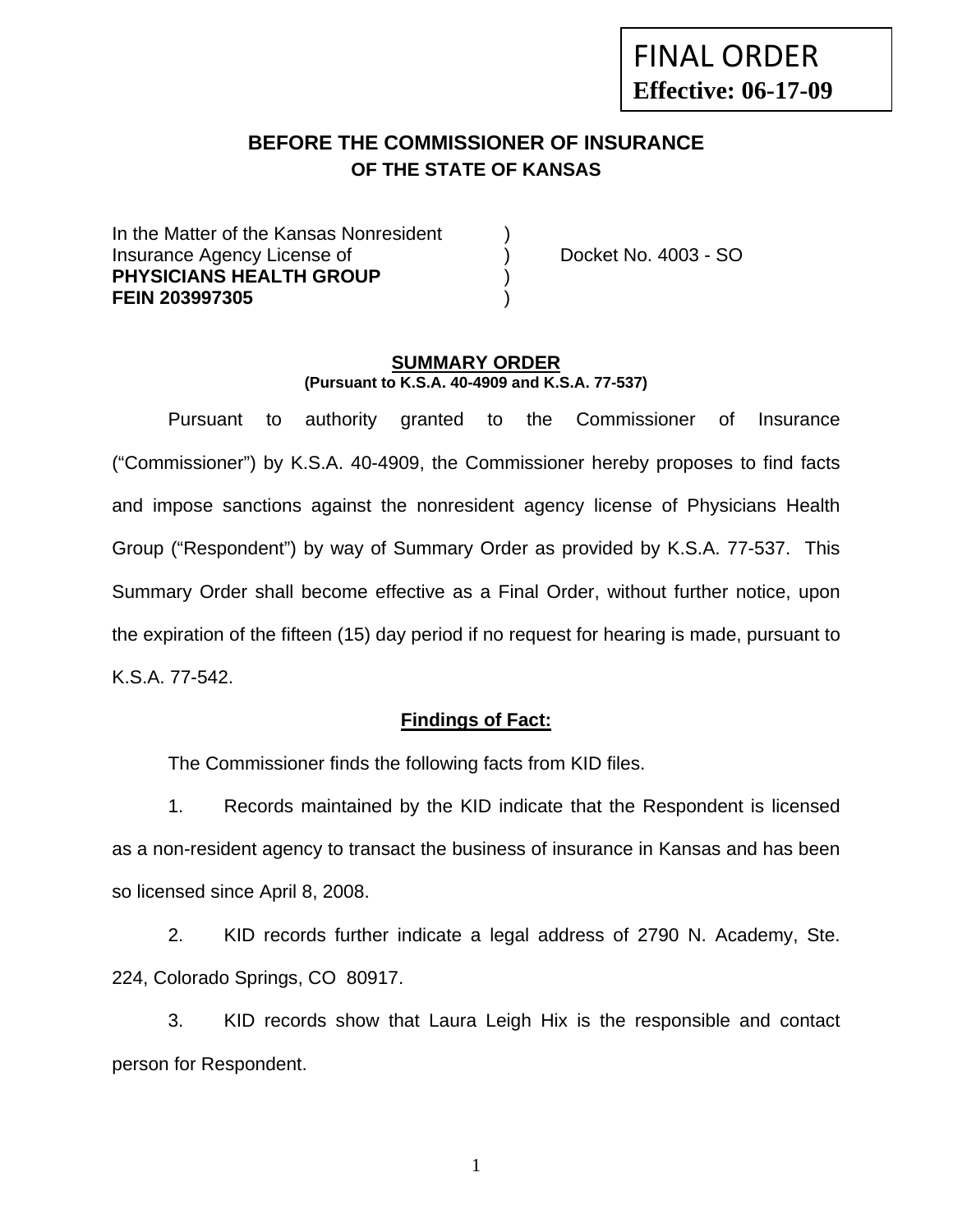4. On or about April 3, 2009 a review of the NAIC State Producer Licensing Report revealed that Respondent's Colorado resident producer's license was suspended, effective January 29, 2009. The suspension was for violation of "Unfair Insurance Practices Act," and "Late Or Incomplete Response, Demonstrated Lack of Fitness Or Trustworthiness and Employed Unlicensed Individuals."

# **Applicable Law**

5. K.S.A. 40-4909(a) provides, in relevant part:

"The commissioner may deny, suspend, revoke or refuse renewal of any license issued under this act if the commissioner finds that the applicant or license holder has:

(2) Violated:

 (A) Any provision of chapter 40 of the Kansas Statutes Annotated, and amendments thereto, or any rule and regulation promulgated hereunder

 (8) Used any fraudulent, coercive, or dishonest practice, or demonstrated any incompetence, untrustworthiness, or financial irresponsibility in the conduct of business in this state or elsewhere. . .."

6. The Commissioner may revoke any license issued under the Insurance

Agents Licensing Act if the Commissioner finds that the interests of the insurer or the

insurable interests of the public are not properly served under such license. K.S.A. 40-

4909(b).

 7. An Agency must have a resident license in order to maintain a nonresident license in Kansas.

### **Conclusions of Law**

 8. The Commissioner has jurisdiction over Respondent as well as the subject matter of this proceeding, and such proceeding is held in the public interest. The

2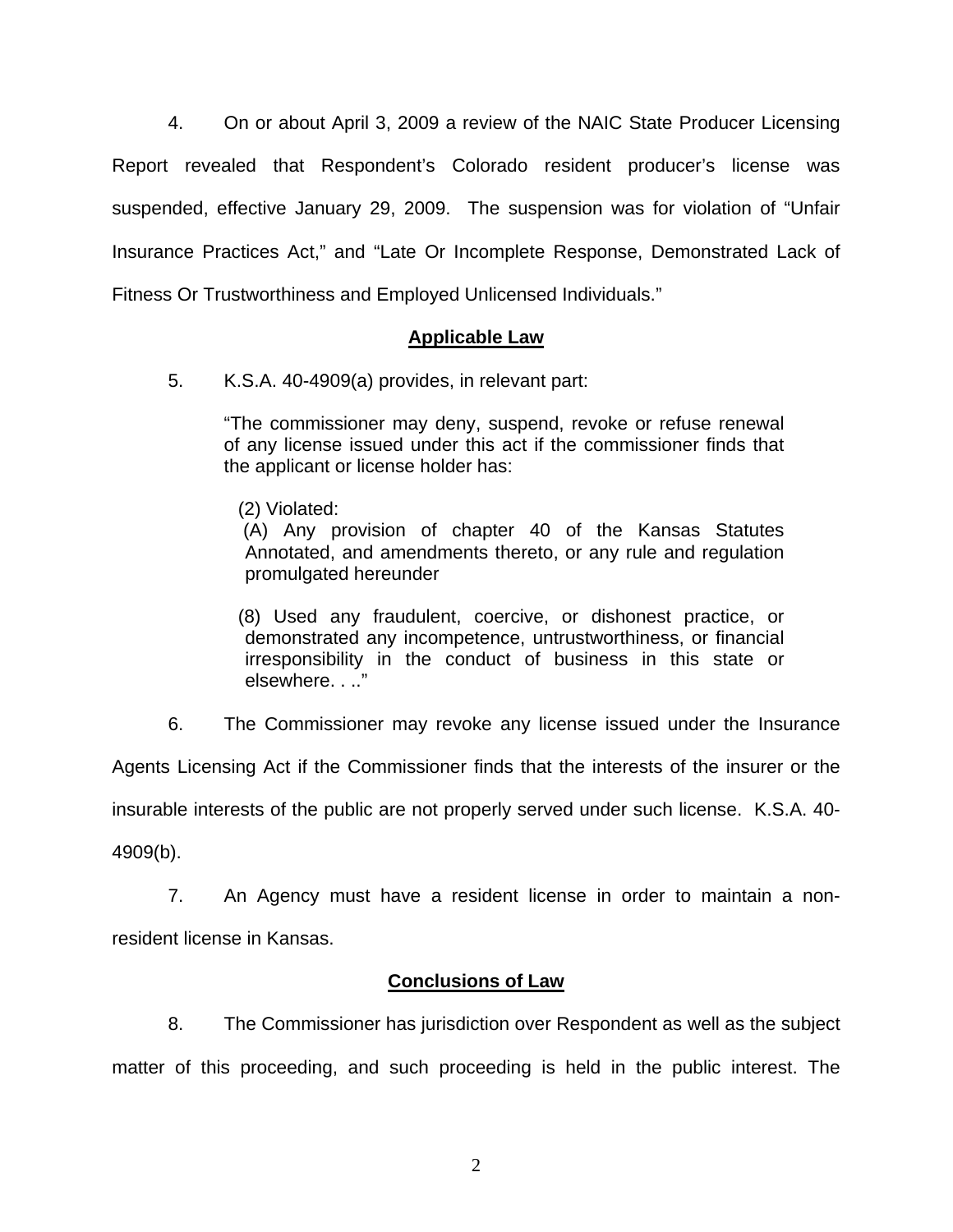Commissioner finds, based on the facts contained in paragraph 4, that Respondent has demonstrated incompetence, untrustworthiness, or financial irresponsibility in the conduct of business.

 9. Based on the Respondent's discipline and failure to report the discipline, the Commissioner concludes that sufficient grounds exist for the revocation of Respondent's insurance agency license pursuant to K.S.A. 40-4909(b) because such license is not properly serving the interests of the insurer and the insurable interests of the public.

 10. Based on the facts and circumstances set forth herein, it appears that the use of summary proceedings in this matter is appropriate, in accordance with the provisions set forth in K.S.A. 77-537(a), in that the use of summary proceedings does not violate any provision of the law and the protection of the public interest does not require the KID to give notice and opportunity to participate to persons other than Respondent.

**IT IS THEREFORE ORDERED BY THE COMMISSIONER OF INSURANCE THAT** the Kansas nonresident insurance agency license of Physicians Health Group is hereby **REVOKED. It is further ordered,** that Physicians Health Group shall **CEASE and DESIST** from the sale, solicitation, or negotiation of insurance and/or receiving compensation deriving from the sale, solicitation, or negotiation of insurance conducted after the effective date of this order.

3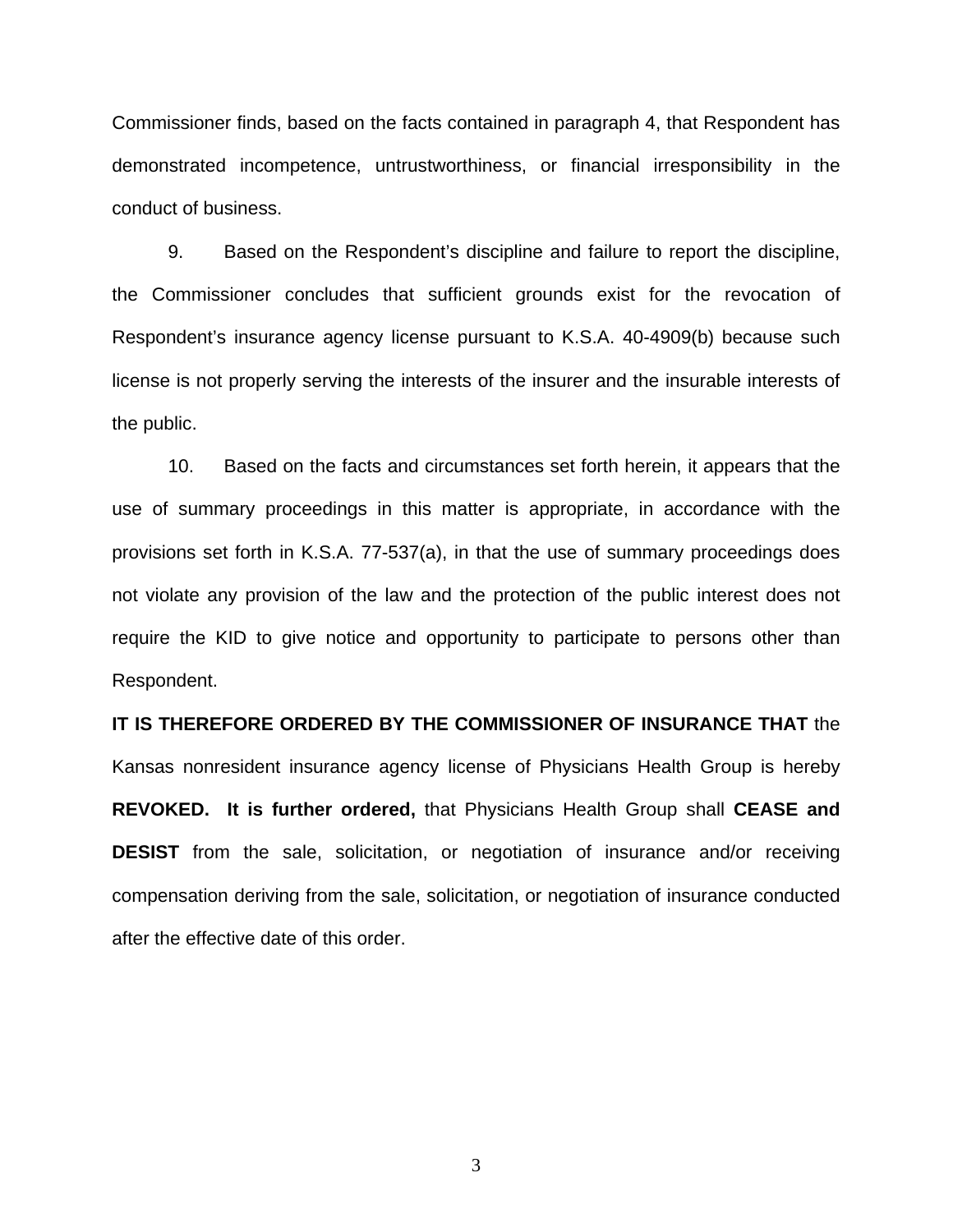## **NOTICE OF RIGHTS**

(Pursuant to K.S.A. 77-542)

Physicians Health Group is entitled to a hearing pursuant to K.S.A. 77-537 and K.S.A. 77-542, the Kansas Administrative Procedure Act. If Respondent desires a hearing, it must file a written request for a hearing with:

 John W. Campbell, General Counsel Kansas Insurance Department 420 S.W. 9<sup>th</sup> Street Topeka, Kansas 66612

This request must be filed within fifteen (15) days from the date of service of this Order. If Respondent requests a hearing, the Kansas Insurance Department will notify it of the time and place of the hearing and information on procedures, right of representation, and other rights of parties relating to the conduct of the hearing, before commencement of the same.

If a hearing is not requested in the time and manner stated above, this Summary Order shall become effective as a Final Order upon the expiration of time for requesting a hearing, pursuant to K.S.A. 77-613. In the event Respondent files a Petition for Judicial Review, pursuant to K.S.A. §77-613(e), the agency officer to be served on behalf of the Kansas Insurance Department is:

 John W. Campbell, General Counsel Kansas Insurance Department 420 S.W.  $9<sup>th</sup>$  Street Topeka, Kansas 66612